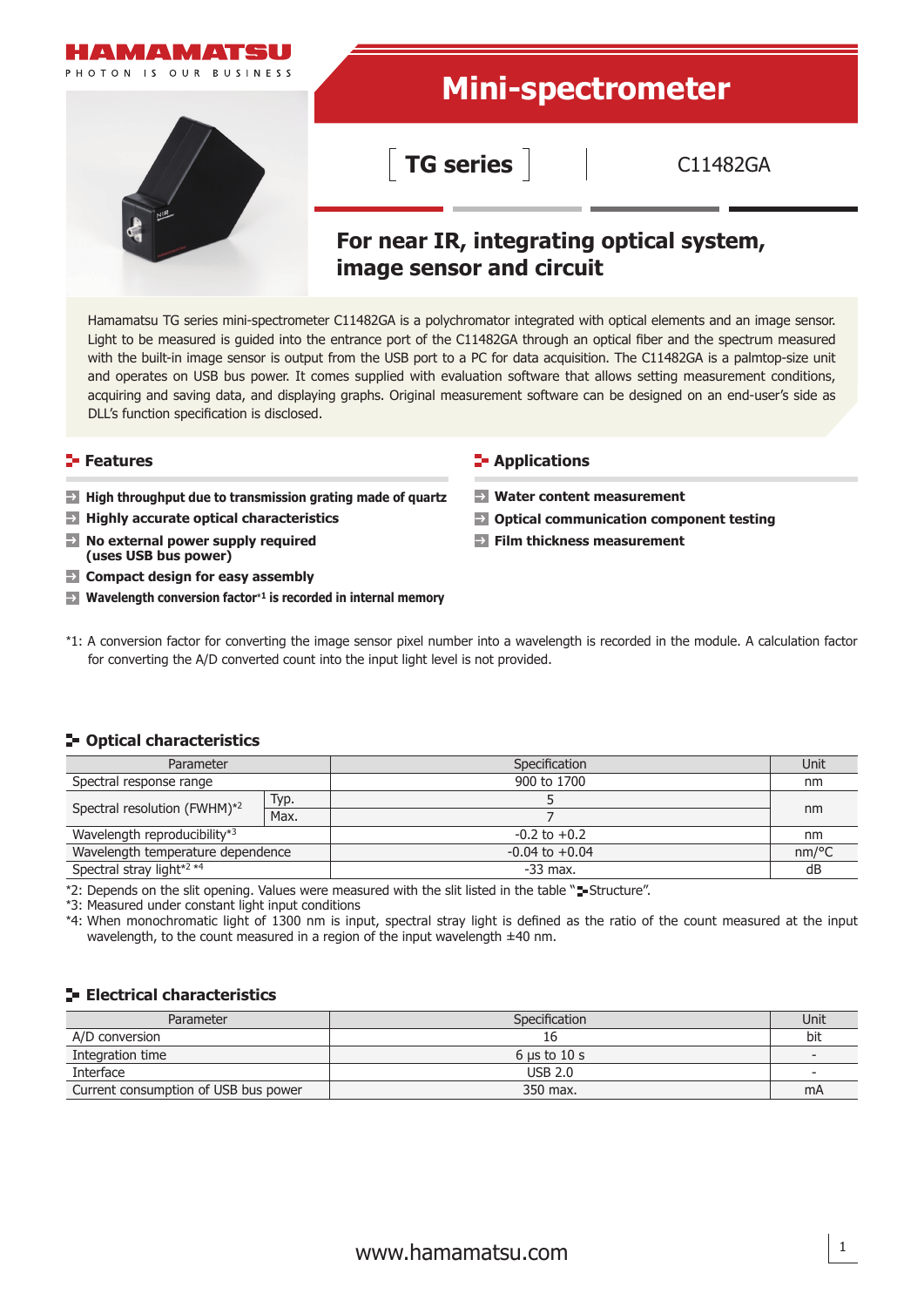## **Structure**

| Parameter                            | Specification                              | Unit   |
|--------------------------------------|--------------------------------------------|--------|
| Dimensions ( $W \times D \times H$ ) | $38.5 \times 106 \times 86$                | mm     |
| Weight                               | 280                                        |        |
| Image sensor                         | InGaAs linear image sensor<br>(G9204-512D) |        |
| Number of pixels*5                   | 512                                        | pixels |
| Slit <sup>*6</sup> (H $\times$ V)    | $70 \times 500$                            | μm     |
| $NA*7$                               | 0.22                                       |        |
| Connector for optical fiber          | SMA905D                                    |        |

\*5: No defective pixel (when inspecting at low gain). Defective pixels are those whose electrical and optical characteristics do not meet our specifications.

\*6: Entrance slit aperture size

\*7: Numeric aperture (solid angle)

#### **Absolute maximum ratings**

**Spectral resolution vs. wavelength** 

| Parameter                | $\cdots$<br>ondition                     | Value          | Unit   |
|--------------------------|------------------------------------------|----------------|--------|
| Operating<br>temperature | l No<br>condensation*<br>dew             | $+40$          | $\sim$ |
| Storage temperature      | lNo<br>condensation* <sup>8</sup><br>dew | $\neg$<br>20 t | $\sim$ |

\*8: When there is a temperature difference between a product and the surrounding area in high humidity environment, dew condensation may occur on the product surface. Dew condensation on the product may cause deterioration in characteristics and reliability.

Note: Exceeding the absolute maximum ratings even momentarily may cause a drop in product quality. Always be sure to use the product within the absolute maximum ratings.



# **Linearity (typical example)**



A/D output is the output with dark output is subtracted when light is input. The difference between the ideal value and typical example contains a measurement error. The smaller the A/D output, the larger the measurement error.



KACCB0262EA

KACCB0250EB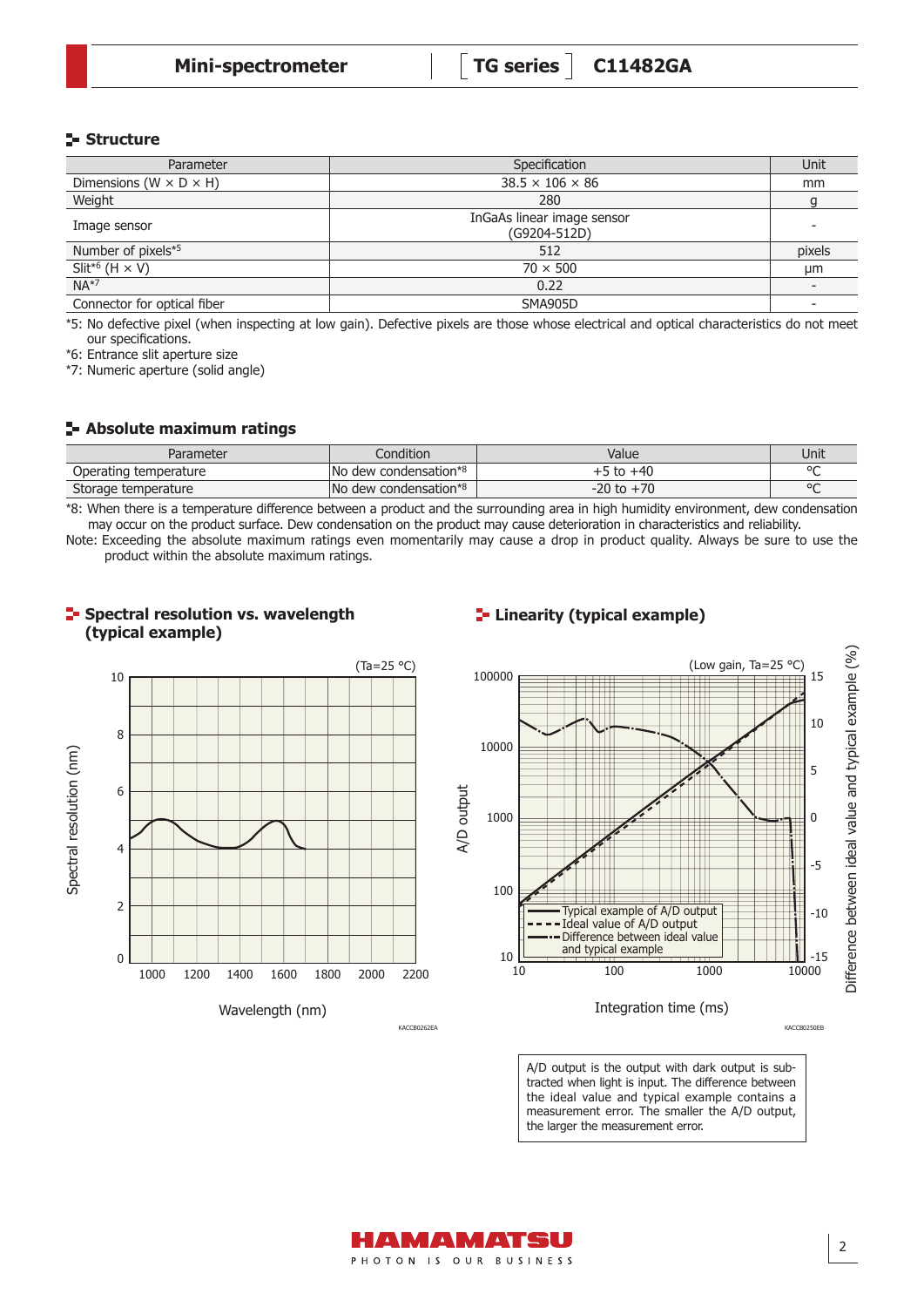

# **E-** Dark output vs. ambient temperature (typical example)

# **P** Optical component layout

The mini-spectrometer C11482GA uses a transmission holographic grating made of quartz and precision optical components arranged on a rugged optical base, making it possible to deliver high throughput and highly accurate optical characteristics.



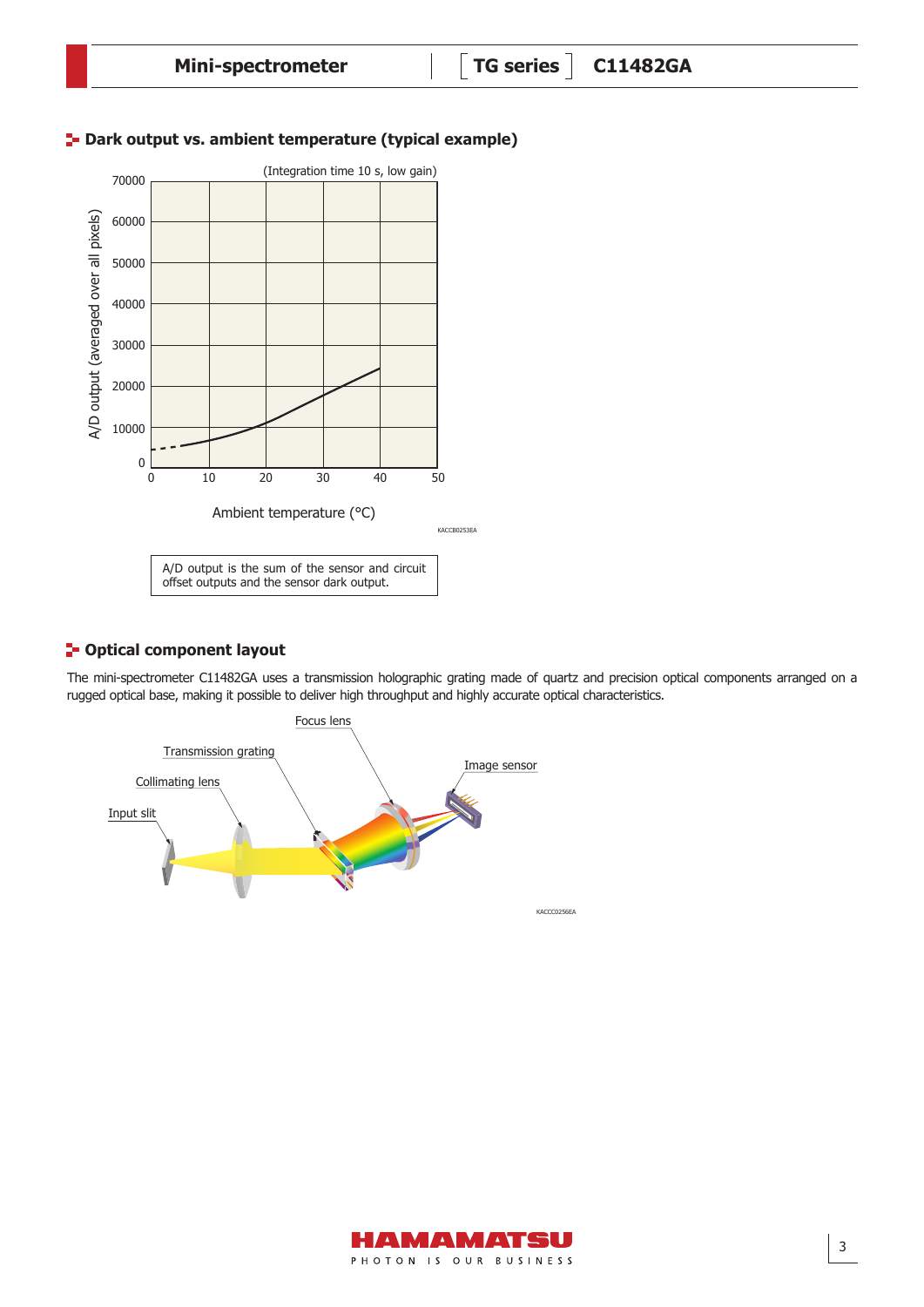## **F** Connection example (transmission light measurement)

Light to be measured is guided into the entrance port of TG series through an optical fiber and the spectrum measured with the built-in image sensor is output through the USB port to a PC for data acquisition. There are no moving parts inside the unit so stable measurements are obtained at all times. An optical fiber that guides light input from external sources allows a flexible measurement setup.



# **Evaluation software (supplied with unit)**

Installing the evaluation software (SpecEvaluationUSB2.exe)\*<sup>9</sup> into your PC allows running the following basic tasks:

- · Measurement data acquisition and save
- · Measurement condition setup
- · Module information acquisition
- (wavelength conversion factor, polychromator type, etc.) · Graphic display
- · Arithmetic function Pixel number to wavelength conversion Comparison calculation with reference data (transmittance, reflectance) Dark subtraction Gaussian approximation (peak position and count, FWHM)



Note: Up to 8 mini-spectrometers can be connected and used with one PC.

\*9: Compatible OS: Microsoft Windows 8.1 Professional (32-bit, 64-bit) Microsoft Windows 10 Professional (32-bit, 64-bit)

DLL for controlling hardware is also provided.

You can develop your own measurement programs by using a following software development environment. Microsoft Visual Studio® 2008 (SP1) Visual C++®

Microsoft Visual Studio 2008 (SP1) Visual Basic®

Note: Microsoft, Windows, Visual Studio, Visual C++ and Visual Basic are either registerd trademarks or trademarks of Microsoft Corporation in the United States and other countries.

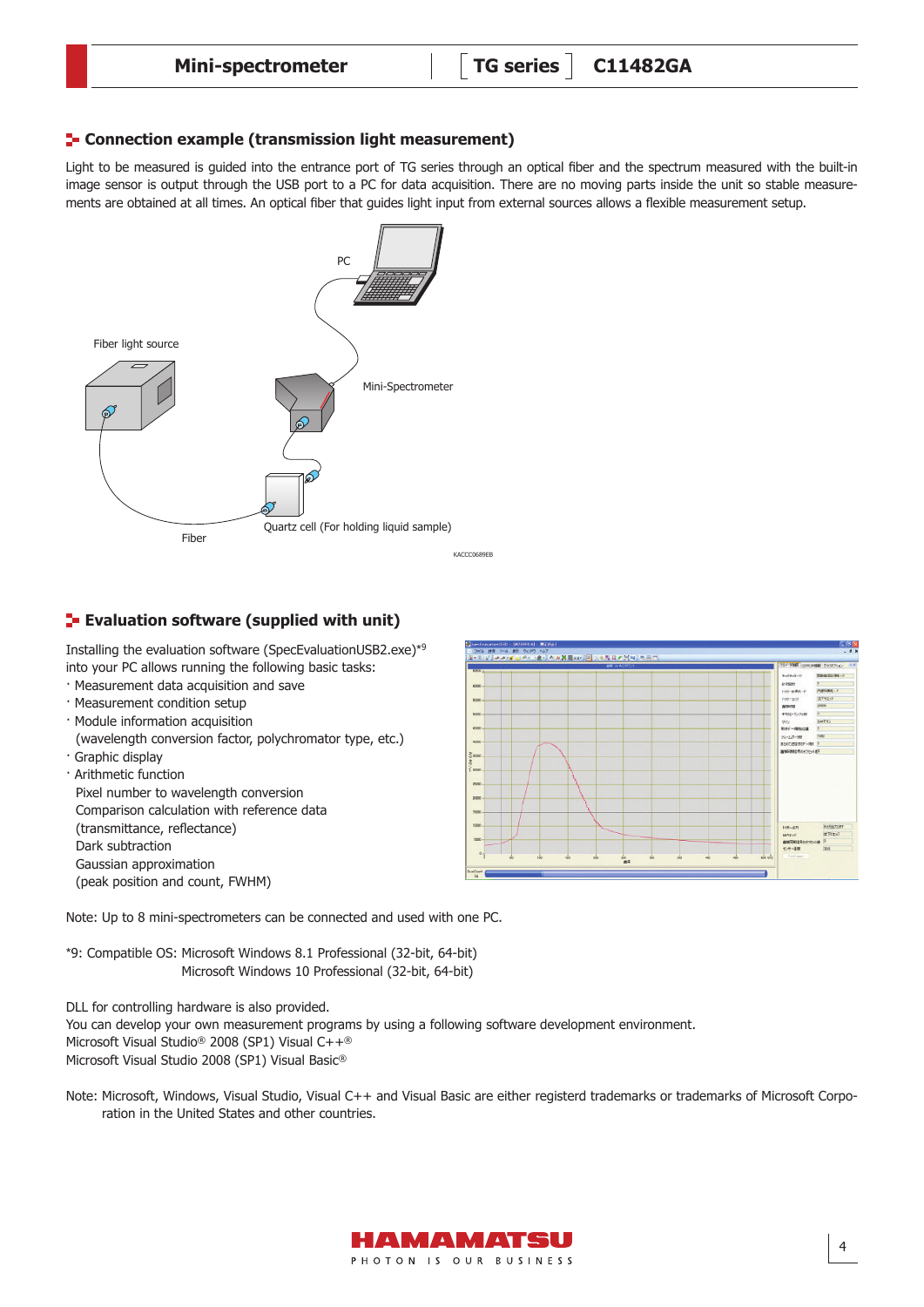#### **E-** Measurement example



Thickness of 10 µm thick food wrapping film (polyvinylidene

chloride) was measured.



Note:

Principle of film thickness measurement:

In film thickness measurement utilizing white light interferometry, an interference spectrum resulting from internal reflections between the front and back surfaces of a film is obtained.

The film thickness can then be determined by calculation from the spectral peak count, wavelength range, refractive index of film and incident light angle.

# $\blacktriangleright$  Dimensional outline (unit: mm)



Tolerance unless otherwise noted: ±0.5 Weight: 280 g

KACCA0146EE

5

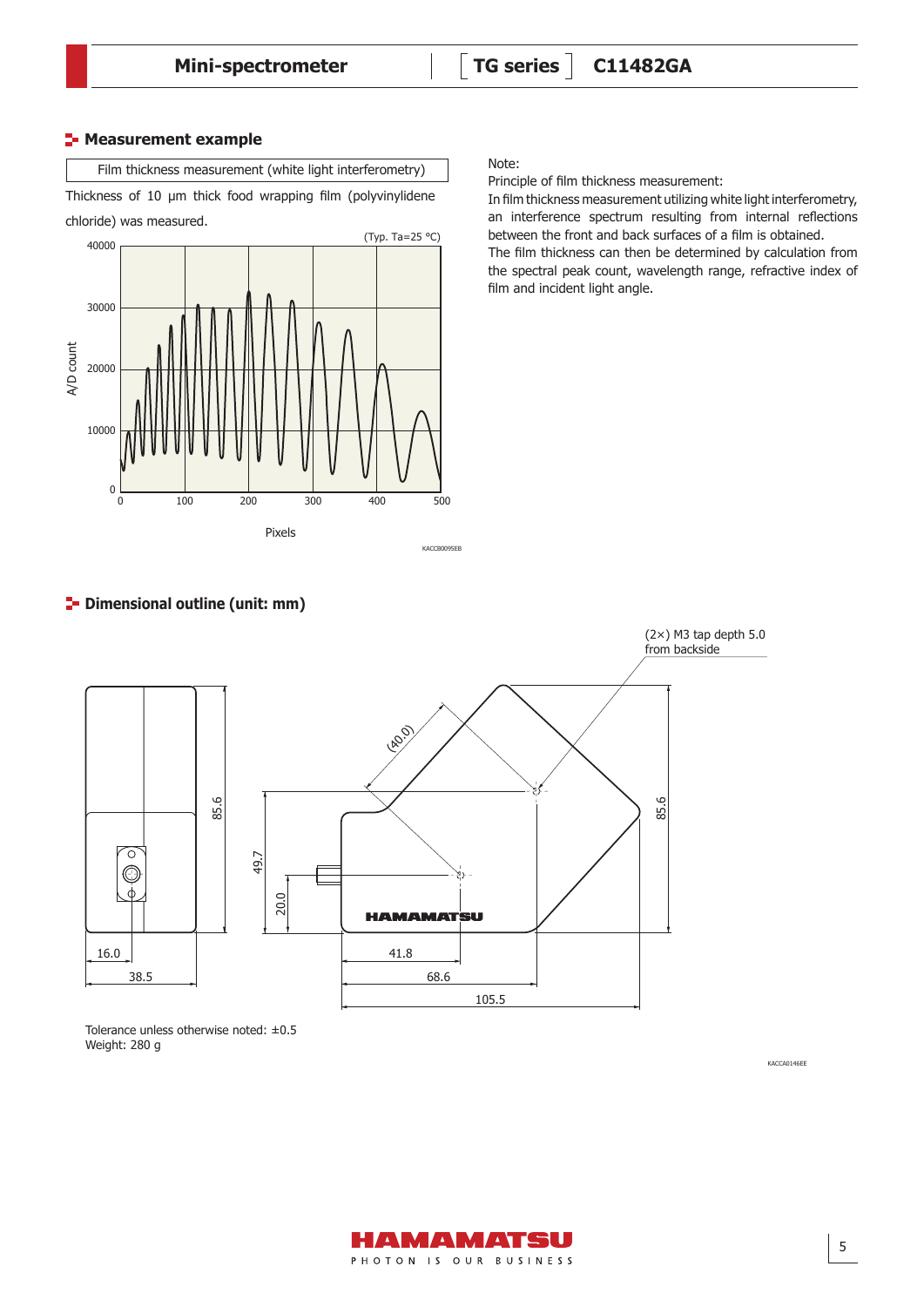## **F** Accessories

- · USB cable
- · Dedicated software (evaluation software, sample software, DLL)

#### **P**-Options (sold separately) Dimensional outline (unit: mm)

· Optical fiber for light input

| Type no.  | Product name                             | Applicable mini-spectrometer | Core diameter $(\mu m)$ | Specification                                                   |
|-----------|------------------------------------------|------------------------------|-------------------------|-----------------------------------------------------------------|
| A15363-01 | Fiber for visible/near<br>infrared range | C11482GA (TG2-NIR)           | 600                     | NA=0.22, length 1.5 m,<br>connectorized SMA905D<br>at both ends |

· Coaxial cable for external trigger input A10670

Dimensional outline (unit: mm)



KACCA0220EB